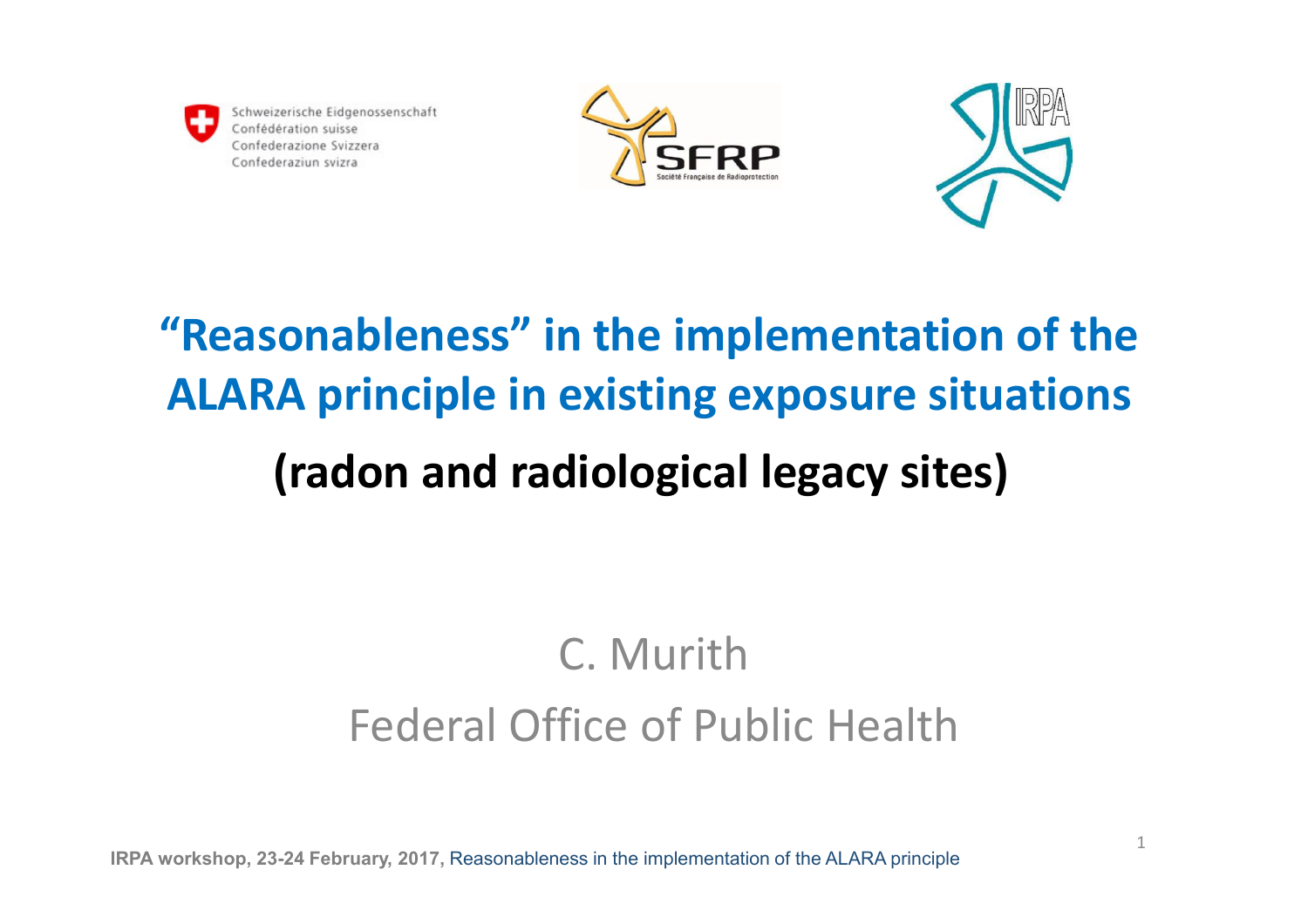



#### Introduction

- • Existing exposure situation (EES): *a situation that already exists when a decision on control has to be taken (ICRP 103)*
- $\bullet$  Are concerned notably:
	- $-$  Background radiation
	- $-$  Residues from past practices
	- $-$  Long-term contaminations from a radiological accident (M. Kai)
- ICRP proposed strategy for EES
	- No dose limit
	- $-$  Justification of protective measures
	- Optimisation (Reference level: between 1 and 20 mSv/a)
- $\bullet$  Analysis of reasonableness of optimisation
	- Exposure to domestic radon
	- Exposure to the radiological legacy of the Swiss watch industry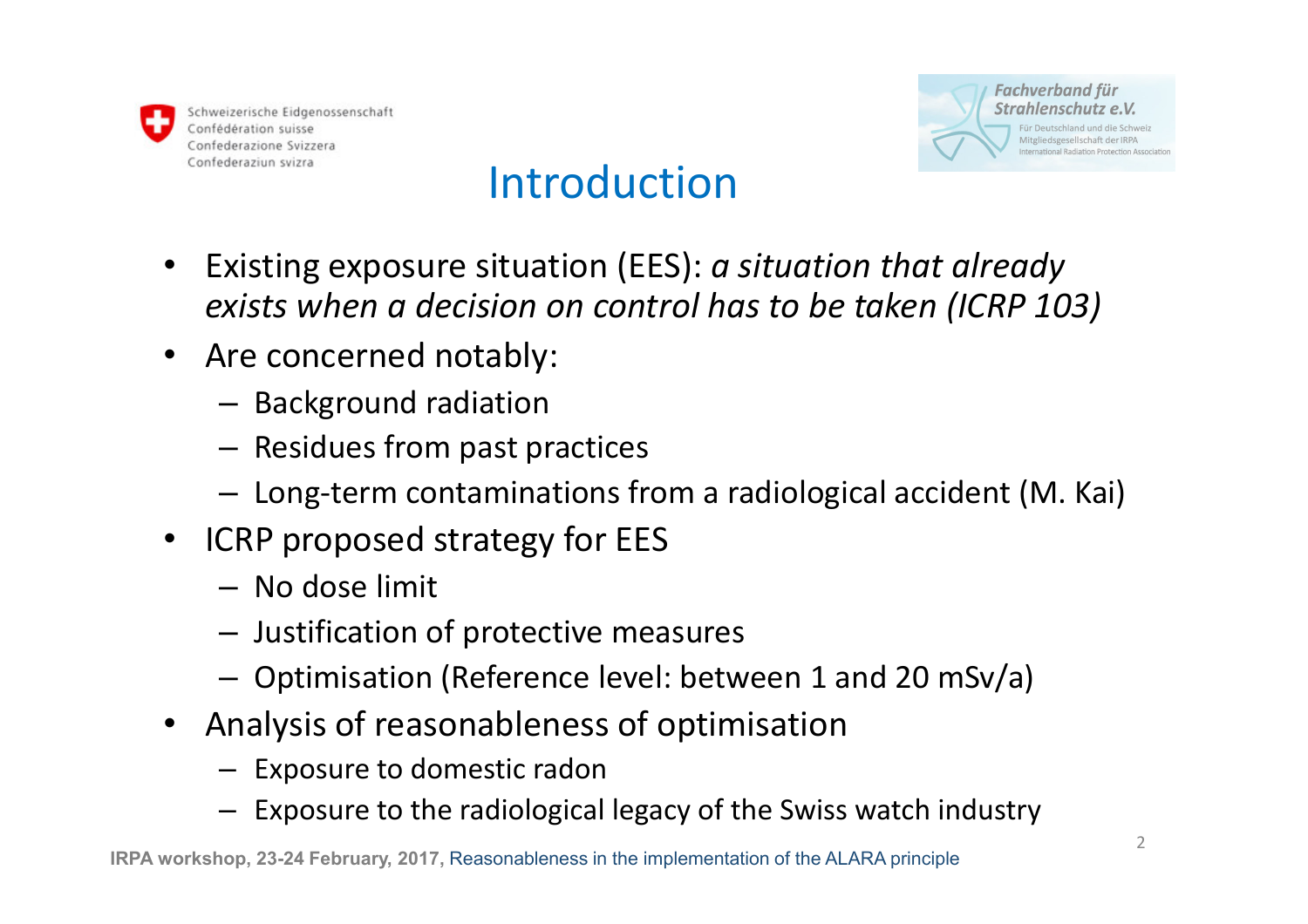

#### Exposure to domestic radon



#### Presence of radon in dwellings (from soil, walls, water) •

•Risk associated with inhalation of daughter products

#### **Important parameters**

*Tightness of the building shellAir exchange in buildings*

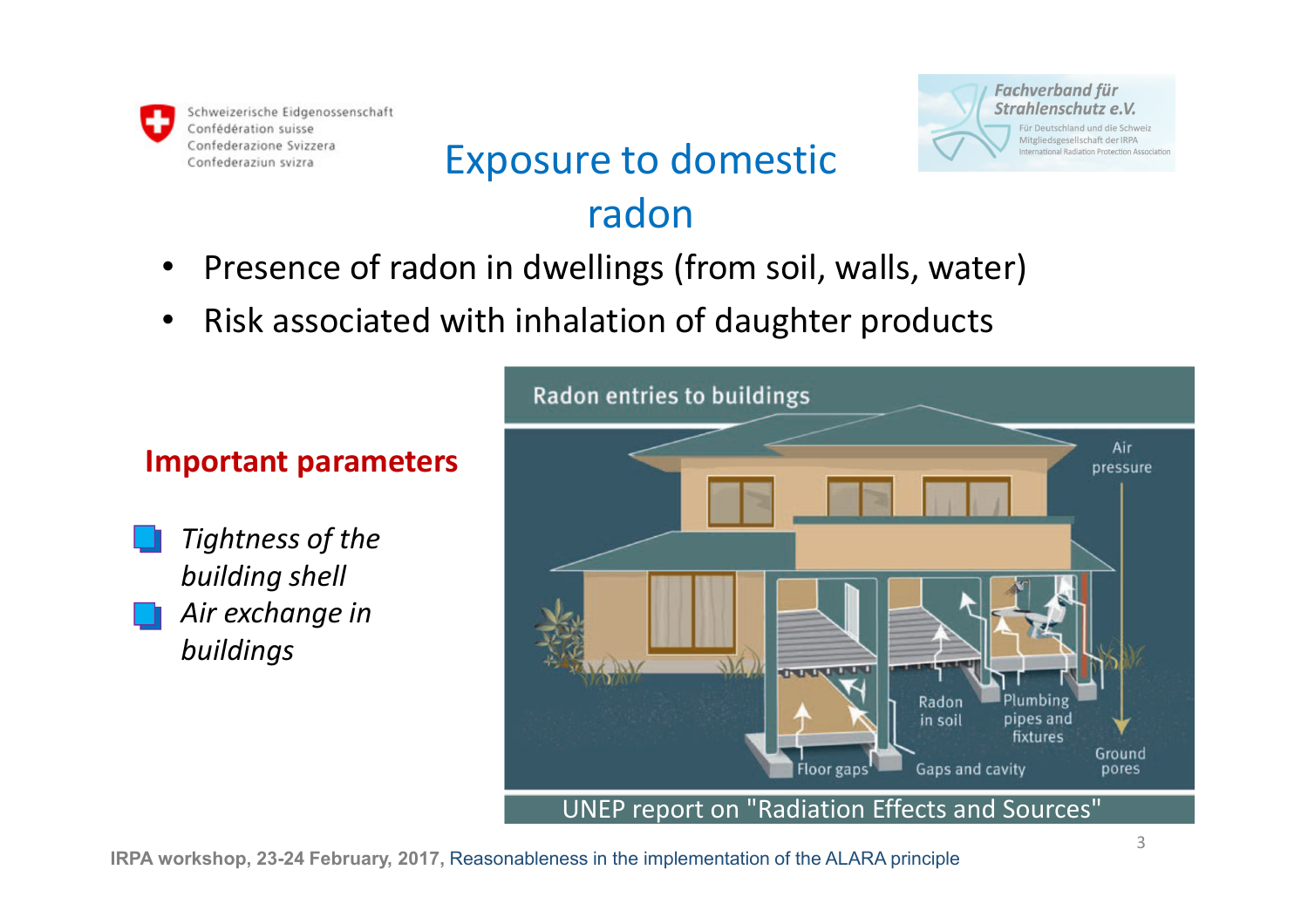



#### Radon Reference level

- $\bullet$  Quantity on which the reference level is fixed: *annual average concentration of the premises*
- $\bullet$  Link to the effective dose:
	- –- Equilibrium factor (admitted to 0.4 in living rooms)
	- $-$  E<sub>inh</sub> (conversion convention) : 7,5.10<sup>-6</sup> (mSv/Bqhm<sup>-3</sup>)
- $\bullet$ • BSS and EU directive proposal:  $RL < 300$  Bq/m<sup>3</sup>
- •Associated dose (7000 h/a; F=0,4) : **E ~ 16 mSv/an**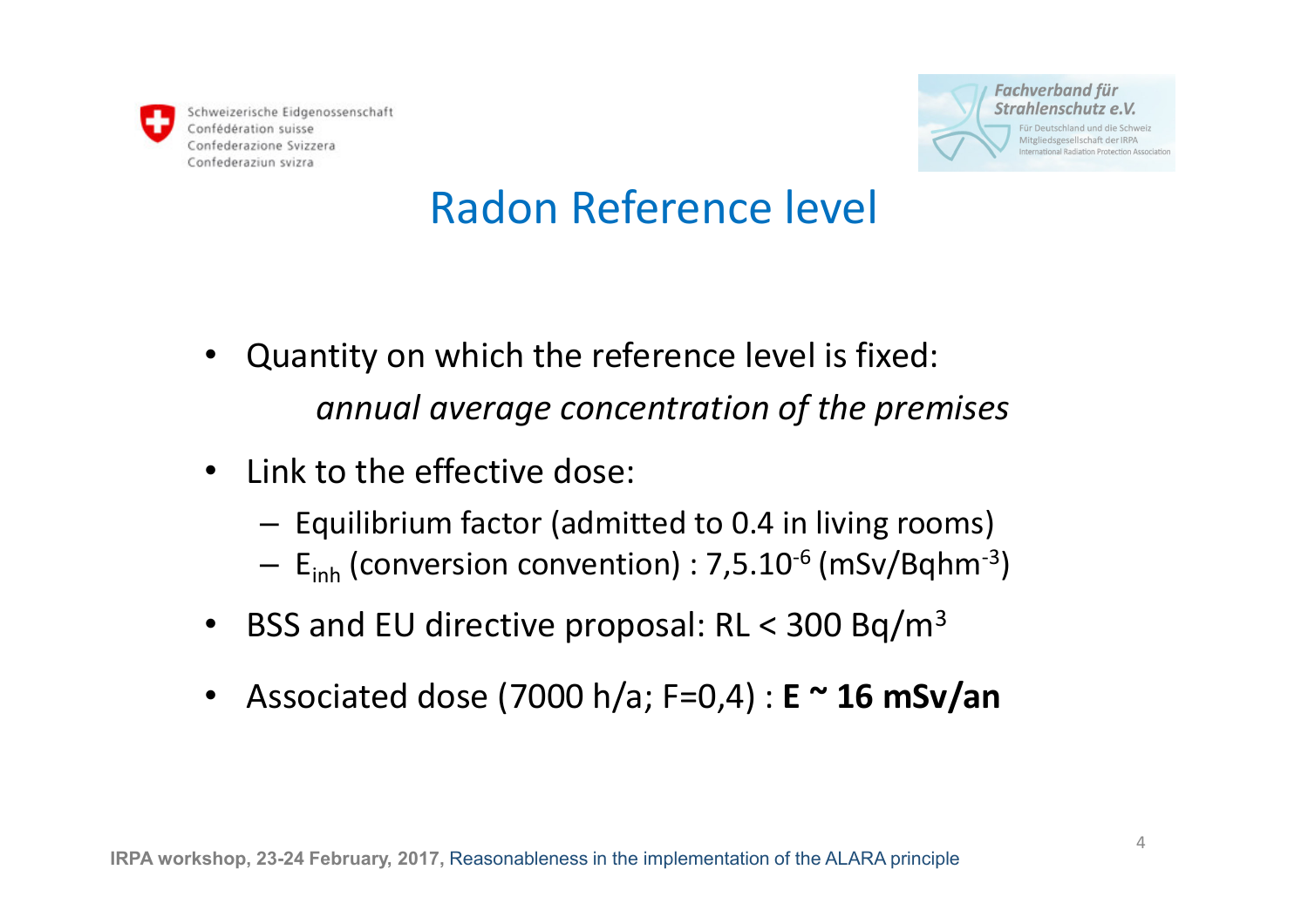

## Parameters involved in the choice of radon RL

- • Public perception
	- Very low awareness of the risk, «Natural» exposure
	- Old presence, sense of security of place of life
	- Contestation of the plan  $_{50}$ (benefit to smokers)
- Number of dwellings •concerned & associatedPercent [%] cost depending on RL
- • Necessity of a "reasonable" choice, e.g. % of the numberof buildings > RL



**Fachverband für** Strahlenschutz e.V.

> ir Deutschland und die Schweiz Mitgliedsgesellschaft der IRPA

**Instituted Radiation Protection Association** 

**IRPA workshop, 23-24 February, 2017, Reasonableness in the implementation of the ALARA principle** 52.5 52.5 **52.5**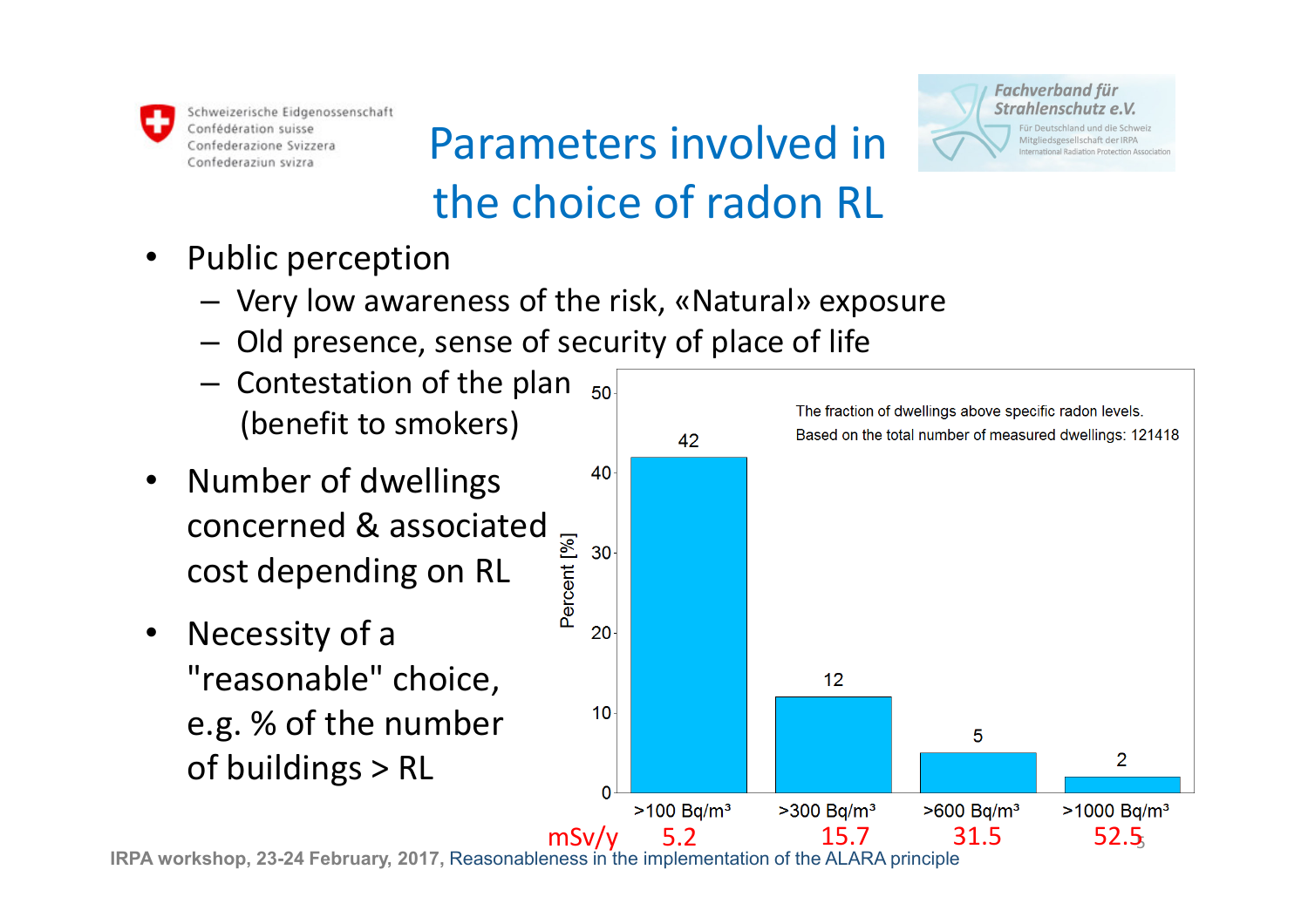



# Optimisation within the action plan 2012 - <sup>2020</sup>

- • Prioritisation of measurements :
	- – New buildings; not creating new cases to avoid exhaustion of the problem (responsibility on the builder/architect)
	- – $-$  During transformations requiring a permit (building codes)
	- – $-$  In schools and kindergartens (emotional component)
- •Urgency for remediation depending on the radon level
- •Radon introduction in the training plans of building professions
- •Approval of radon measurement services
- •Public information effort (major problem)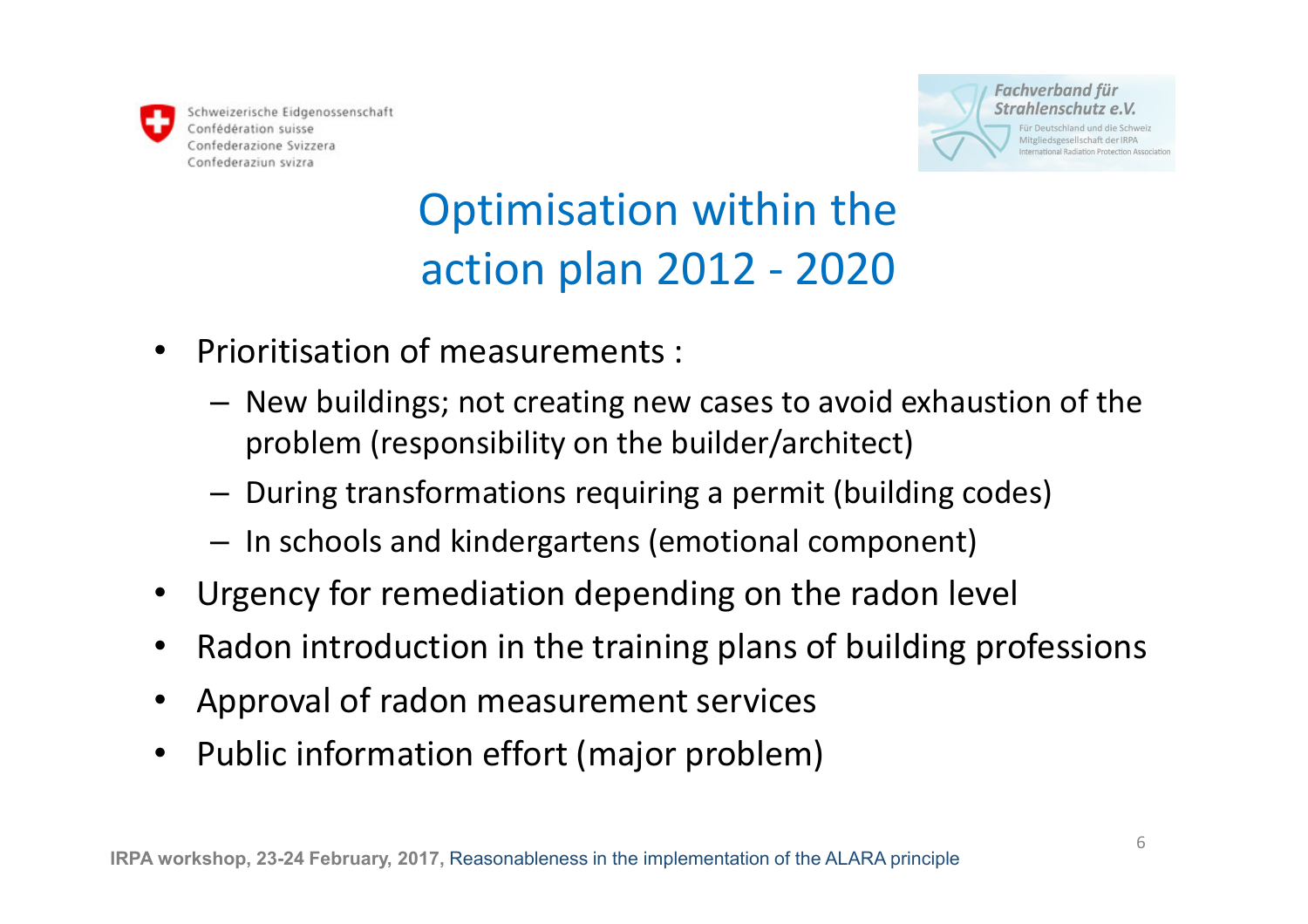

### Radiological legacies of the watch industry in Switzerland



- •Use of Radium-226 in luminescent paint between 1920 and 1960
- •After the 2<sup>nd</sup> war, increase of private work at home
- •Very limited precautions => apartment/garden/landfill contamination
- •Back to the problem after work on a motorway site (former landfill)



**IRPA workshop, 23-24 February, 2017,** Reasonableness in the implementation of the ALARA principle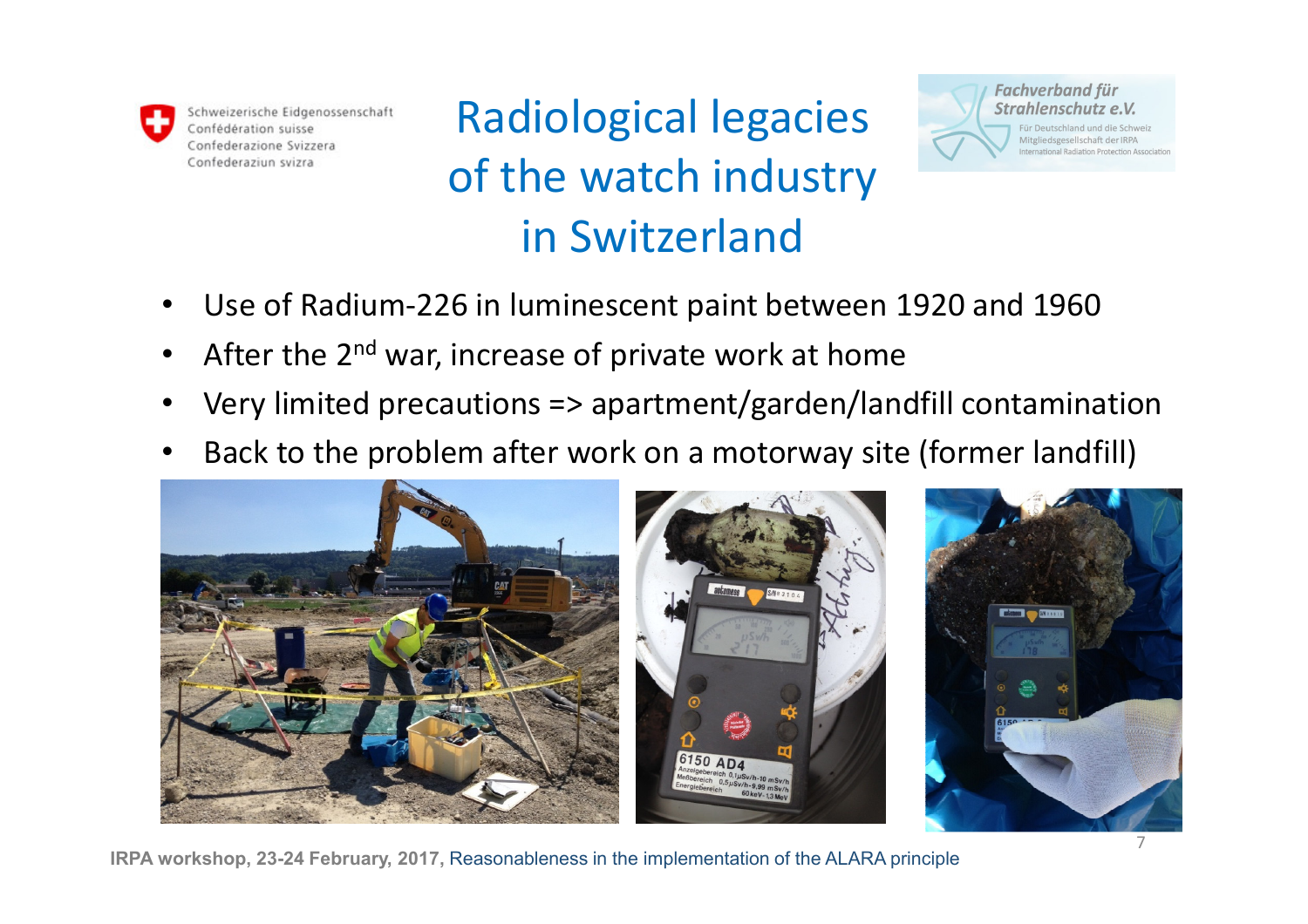

## Radium action plan 2015 - <sup>2019</sup>



- $\bullet$  The 4 axes of the action plan:
	- $-$  Historical research to identify potentially contaminated sites
	- $-$  Radium-diagnostic of identified sites
	- $-$  Remediation of contaminated buildings and gardens
	- $-$  Surveillance of landfills (workers & environment protection)
- •Major problems: establishment of RL for Ra & communication

|                   |                     | <b>Diagnostics</b><br>effectués | Cas sans<br>nécessité<br>d'assainissement | Cas nécessitant un<br>assainissement | <b>Assainissements</b><br>terminés (ou en<br>cours) |
|-------------------|---------------------|---------------------------------|-------------------------------------------|--------------------------------------|-----------------------------------------------------|
| <b>Total</b>      | Nombre de bâtiments | 200                             | 159                                       | 41                                   | 25                                                  |
|                   | <b>Détails</b>      | 1051 appartements               | 1017 appartements                         | 34 appartements<br>21 jardins        | 21 appartements<br>15 jardins                       |
| <b>Bienne</b>     | Nombre de bâtiments | 64                              | 49                                        | 15                                   | 10                                                  |
|                   | <b>Détails</b>      | 361 appartements                | 347 appartements                          | 14 appartements<br>7 jardins         | 10 appartements<br>6 jardins                        |
| La Chaux-de-Fonds | Nombre de bâtiments | 61                              | 49                                        | 12                                   |                                                     |
|                   | <b>Détails</b>      | 406 appartements                | 394 appartements                          | 12 appartements<br>5 jardins         | 9 appartements<br>3 jardins                         |
| Autres communes*  | Nombre de bâtiments | 75                              | 61                                        | 14                                   |                                                     |
|                   | <b>Détails</b>      | 284 appartements                | 276 appartements                          | 8 appartements<br>9 jardins          | 2 appartements<br>6 jardins                         |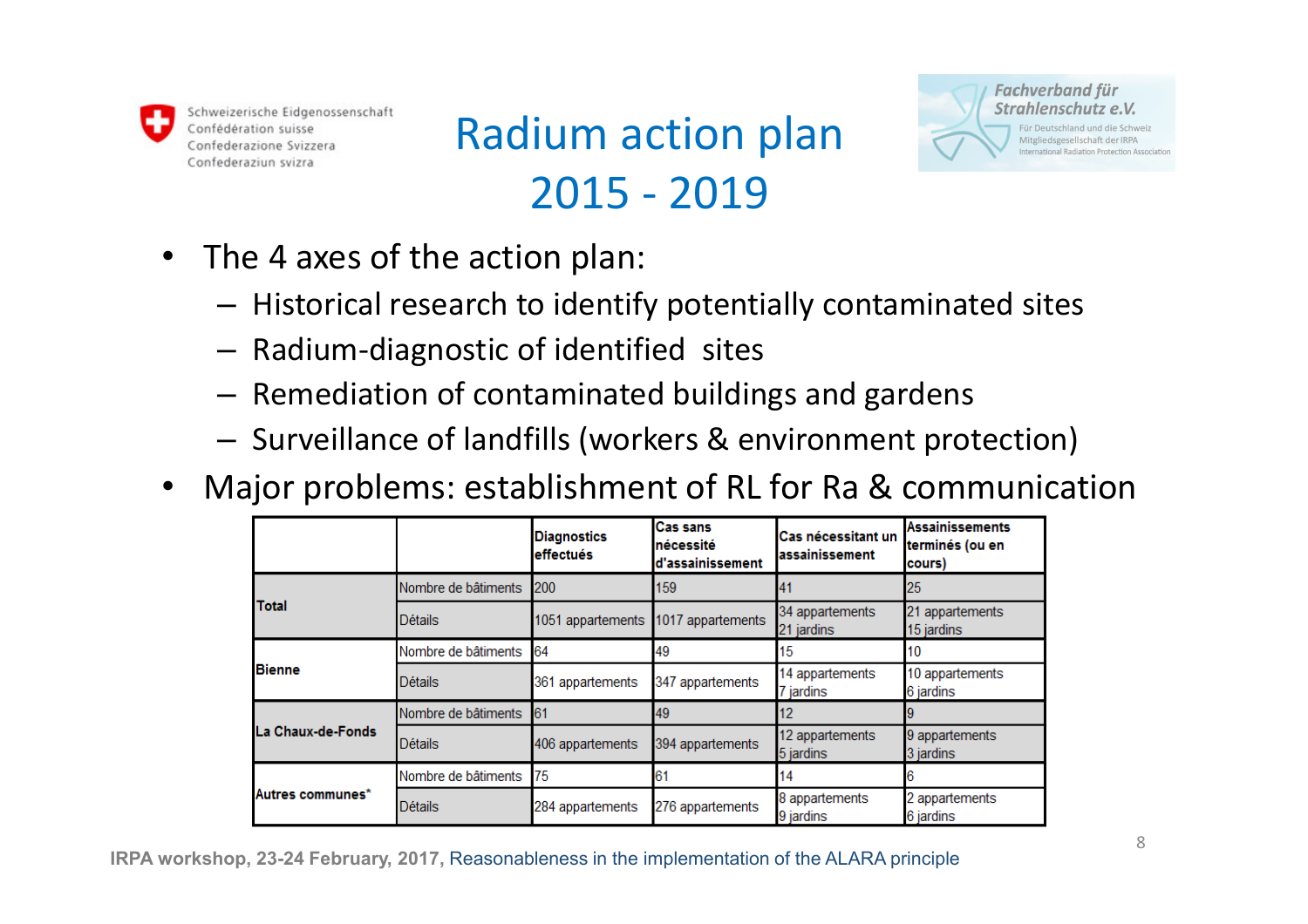



## RL of the radium action plan 2015 - <sup>2019</sup>

- • Quantity on which a RL is fixed: effective dose of "potential " inhabitants
- • Parameters involved in the choice of the RL:
	- Rather negative attitude of the public (surprise, unacceptable exposure in the place of life, due to an industrial source)
	- $-$  Search for a "definitive" treatment of the problem
	- $-$  Financing of remediation (difficult to annly the  $n$  $-$  Financing of remediation (difficult to apply the polluter-pays principle);
	- $-$  Current legislative framework not familiar with EES
- •Selected level: 1 mSv / year (limit of the population exposure)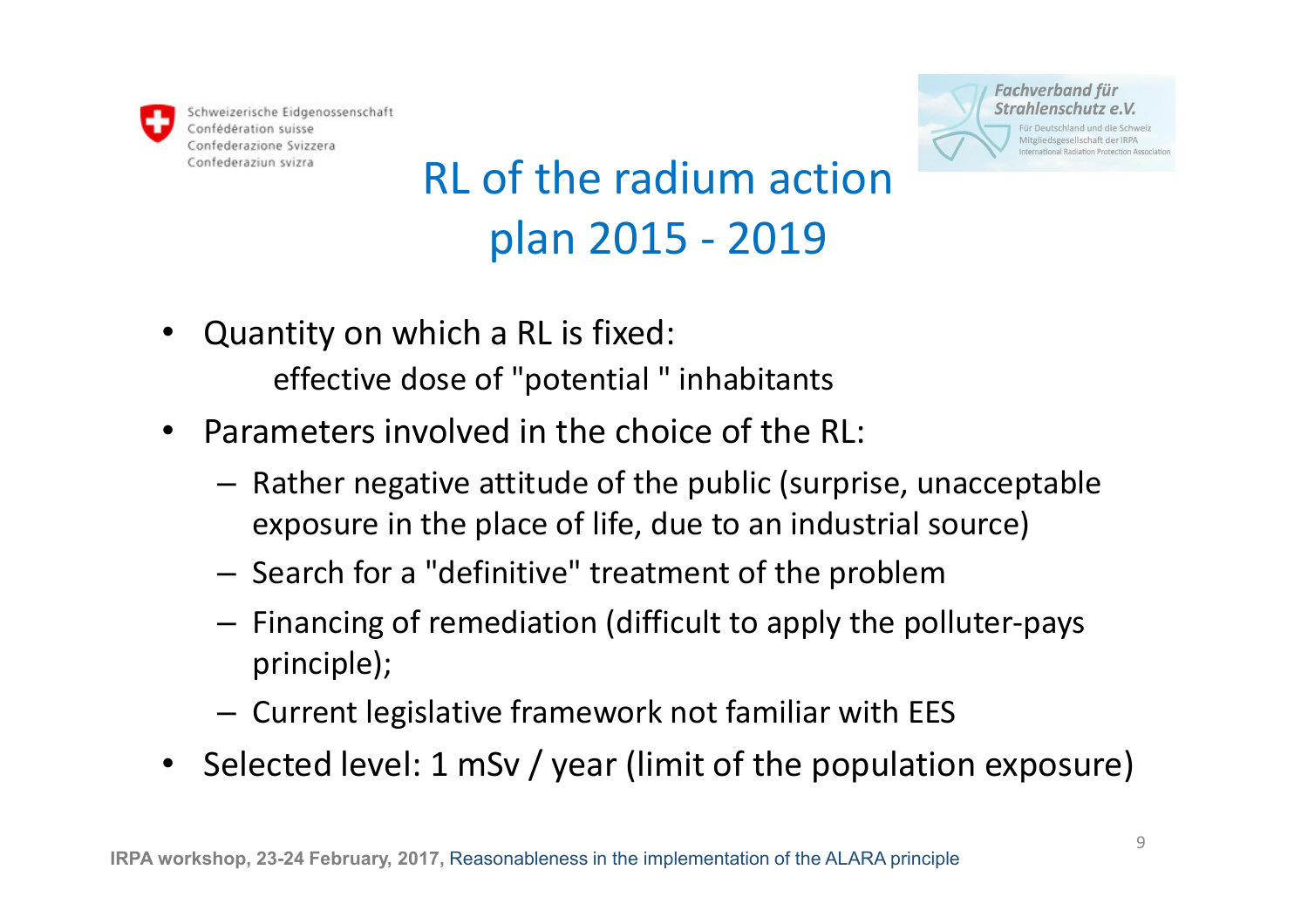

## Optimisation within the action plan (I)

- •Historical research supported by a university (up to 1000 sites)
- $\bullet$  Radium-diagnostic measurements in buildings and gardens:
	- $-$  Screening: at 1 m and at 10 cm above ground on a 1m x 1m grid
	- Conservative modeling of the effective dose: room occupancy rate, average position of persons, various exposure pathways
- Criteria for clean-up/remediation of places of life
	- $-$  Effective dose above the reference level
	- $-$  > 1000 Bq/kg for the soil of outdoor areas
- Support for decontamination taken by the inhabitants for cases below the remediation criteria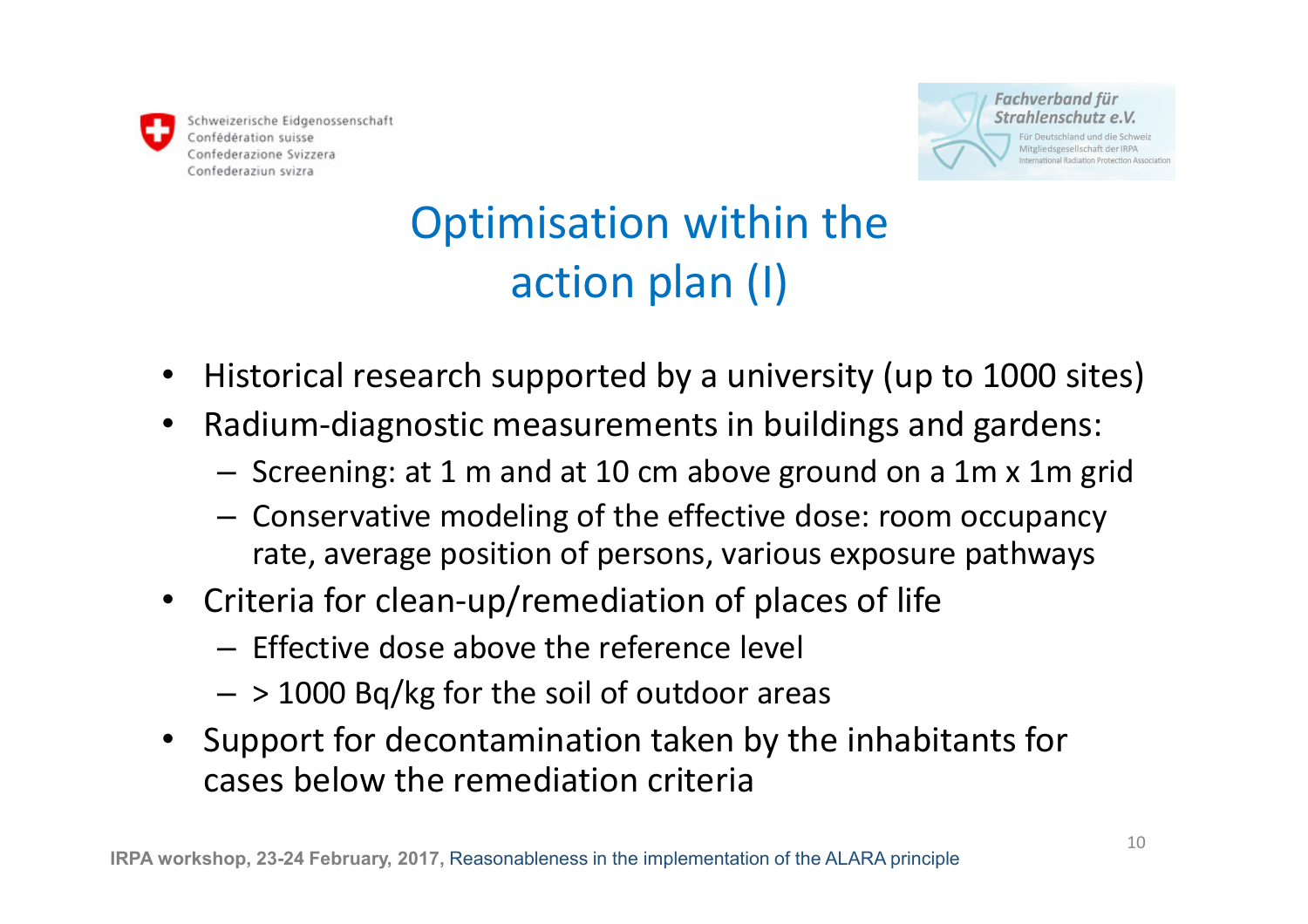

## Optimisation within the action plan (II)

- • Waste management
	- **Links of the Company**  $-$  Temporary waste storage with regulatory authorization
	- **Links of the Company** - Incinerators (combustible waste/ wood) & landfills (inert waste/soil) under regulatory control
	- **Links of the Company**  $-$  Elimination as radioactive waste
- • Landfill monitoring
	- Integration of the Action Plan into the General Program for the remediation of Landfills (chemical pollutants)
	- Measurement of the radium-activity in core samples from potentially contaminated landfills
	- $-$  Protection of workers on landfills & monitoring of leaching water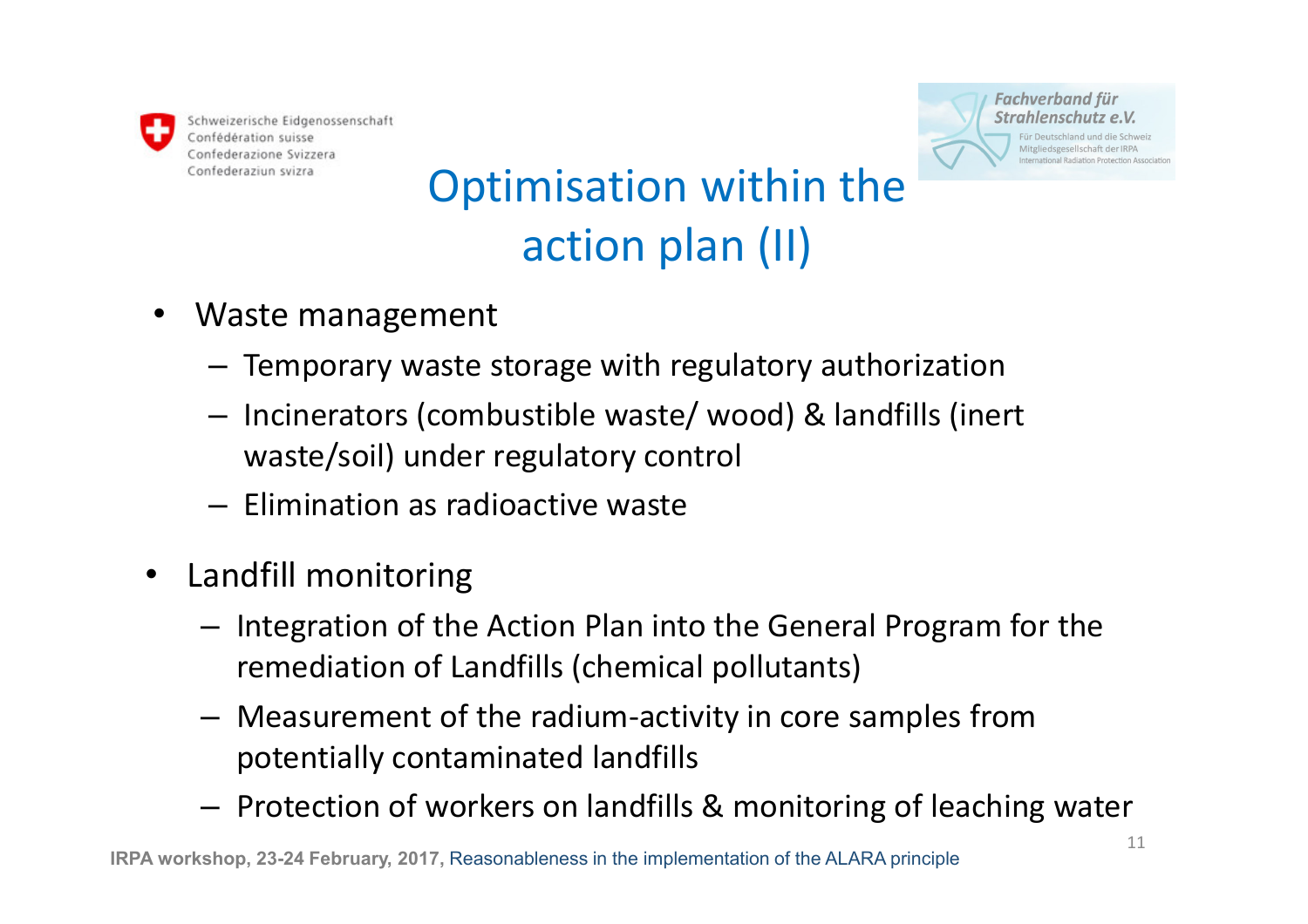

# Comparison of the optimisation of EES nadon ⇔ radium<br>Radon

|                 | Radon                 | Radium                 |  |
|-----------------|-----------------------|------------------------|--|
| Reference level | $15$ mSv/a            | $1 \text{ mSv/a}$      |  |
|                 | (top of ICRP range)   | (bottom of ICRP range) |  |
| Time horizon    | $30 - 100$ years      | 4 years                |  |
|                 | (several generations) | (short-term action)    |  |
| Nature of the   | "natural"             | industrial             |  |
| source          |                       |                        |  |
| Public attitude | conciliatory          | critical               |  |
| Financing       | The owners            | The State (mainly)     |  |

#### *Why such differences in the treatment ? Are they reasonable ?*